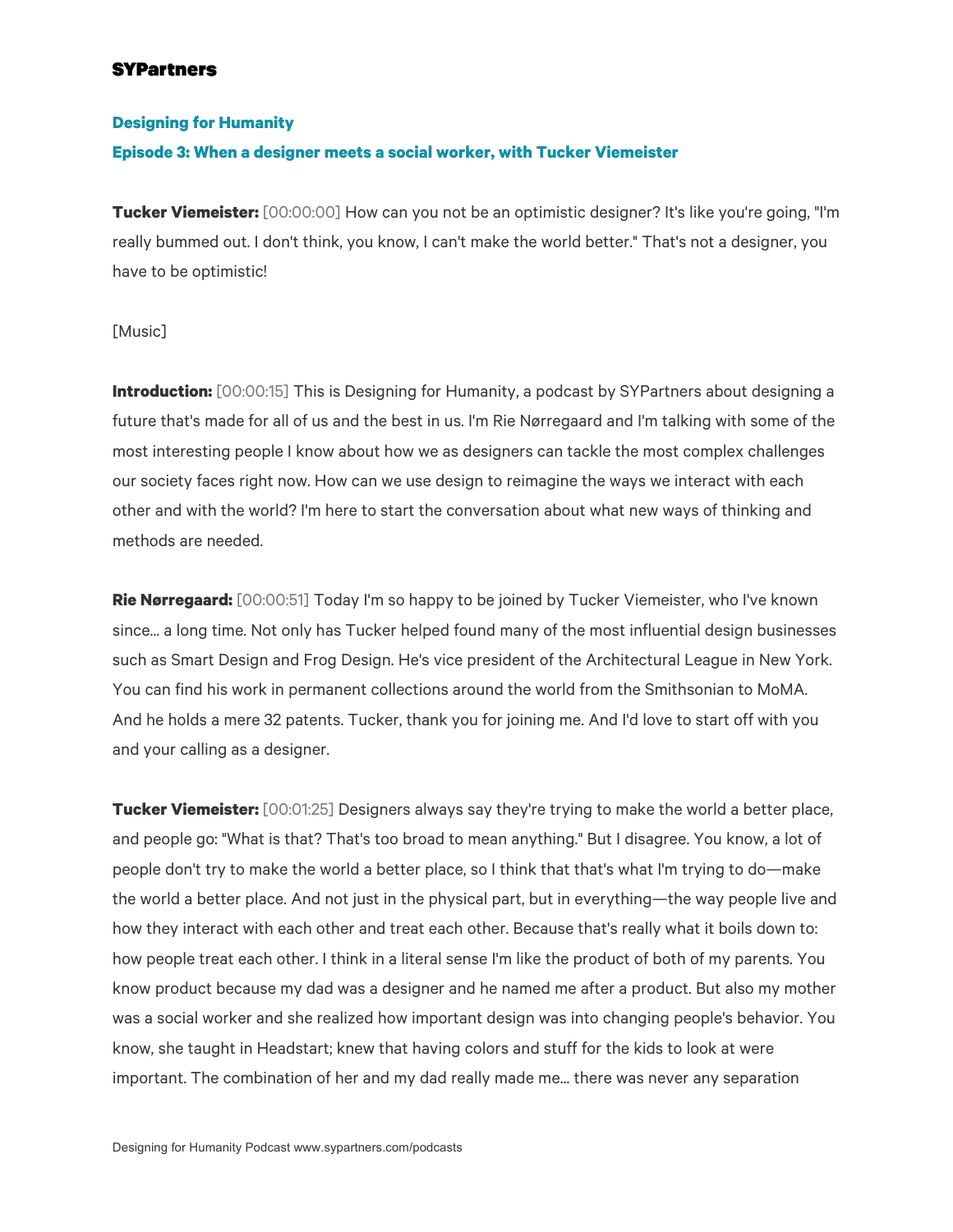between design and making and the social part of design. It's all about not just the experience, the behavior.

**Rie Nørregaard:** [00:02:47] I love that. So I think you'd agree that design as an act of service is maybe at the heart of how you approach your work, also. How do you think about that role of design?

**Tucker Viemeister:** [00:03:03] Well I think it's a little difficult to do because on one hand you think you're all talented and smarter than everybody else, because that's why you're a designer. But you always find out that you're not as smart as you thought. That's what's great about the process because you're always learning something new from working with people—other people with other ideas—and trying to figure out how to make everything work better. And every day you're bumping up against some obstacles that you never suspected. But as soon as you get over it, it's like everything's better.

**Rie Nørregaard:** [00:03:45] So do you think there's a unique responsibility for designers to create impact through their work?

**Tucker Viemeister:** [00:03:53] No, I think everybody has the same responsibility and designers just have different tools and different perspective. You know, on one hand I always thought everybody is a designer. People get up in the morning and choose which socks to put on—that's a design decision. But they normally think that other things are outside of their control. Like they can control how they look, but they can't control the pedestrians walking in front of them so they honk their horn a lot. I think people should think more like they're in control—the same way a designer is, and that they have an ability to make bigger impact than they think.

**Rie Nørregaard:** [00:04:36] There's another moment I would like for you to describe to us a little bit—the making of the products and the brand OXO, the kitchen tools that Smart Design, and you being part of that team with Sam Farber, created and basically invented a category of products that didn't exist before. And it's clear how influential that invention became later on. But I'm wondering in that moment—a reasonably small group of designers, engineers and a client—did you have a sense of what you were making? That you really were going to set a new standard or create new possibilities for design and for universal design?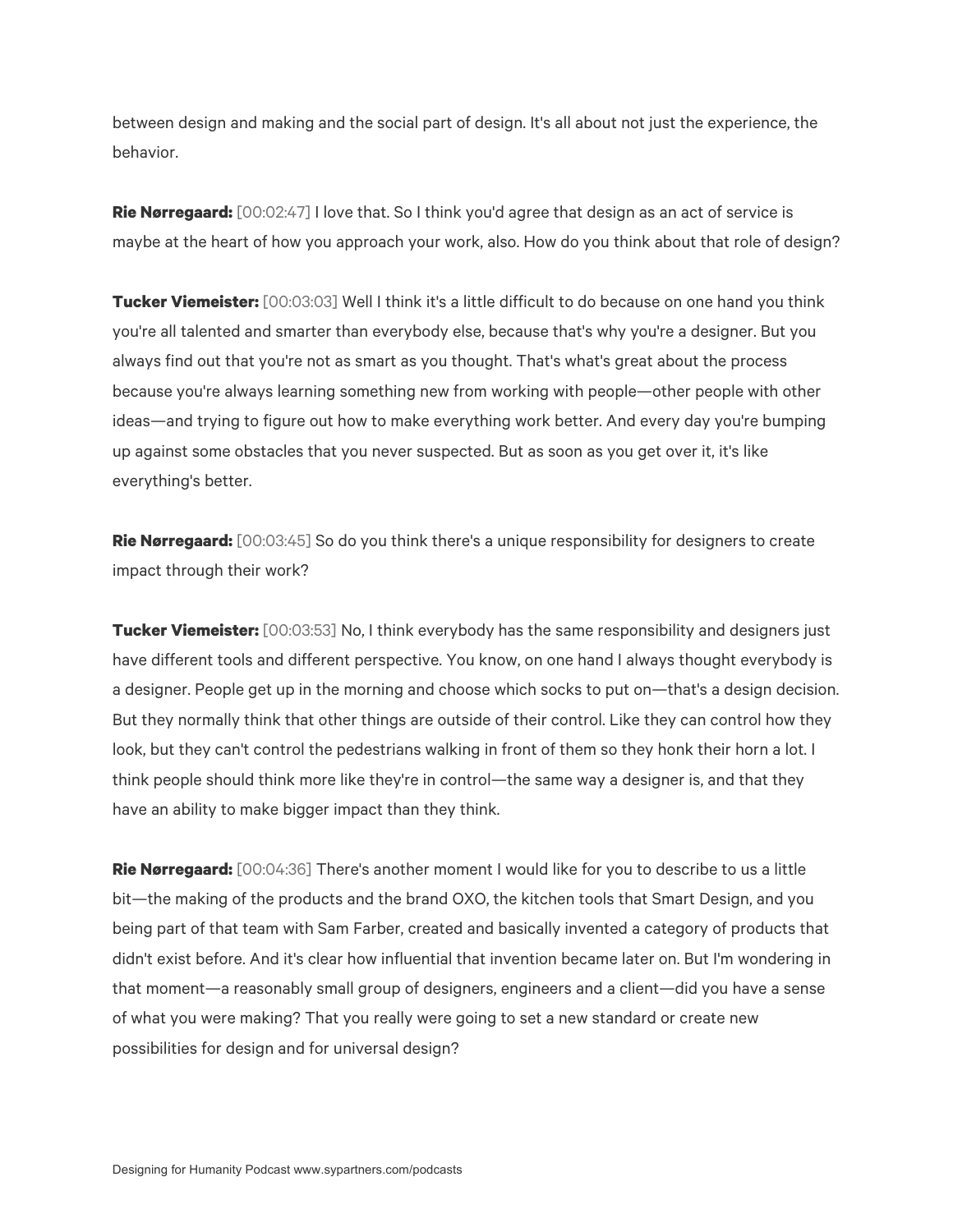**Tucker Viemeister:** [00:05:28] No, I think that was one of the good things about the project. We weren't trying to like shoot the moon. It wasn't like we sat around and were like: What can we do that's going to really change the way people live? You know we were just like, let's make a nice potato peeler that's more comfortable, and we were actually worried because it was going to cost a lot. It was going to cost like seven times as much as a regular potato peeler. So it was like gee, this is going to be like a specialty product. It's not going to be a big seller, because it's so expensive. But it was kind of like a perfect storm, everything kept lining up. It turned out that retailers liked the fact that it cost seven times as much because they could make seven times as much money. But the actual process of designing it was a little bit like that too, because you know we were trying to design this stuff for older people or people with less dexterity. And it was like, yeah-yeah whatever, until this woman came in with arthritis and it was like, oh my god. I didn't even need to see how far she could bend her fingers or anything, that was enough, and it made the whole project much more important. The project just sort of had its own inertia moving it ahead. Sort of like when you mix some magic thing, and more and more people like it for some reason. Or it's like something goes viral on the Internet. Why? I don't know. But we had that feeling that this was going to be like that. And it was not just the design of it, but it was the philosophy that was evolving at the same time that we started to think that this was not a bad idea to design stuff for handicapped people that everybody else could use, and it would sort of eliminate the handicap then. Those kinds of things evolved while we were doing that.

**Rie Nørregaard:** [00:07:32] I find that your approach is both very pragmatic but you're also really optimistic in your practice.

**Tucker Viemeister:** [00:07:43] Wait, I was just talking about this other day! How can you not be an optimistic designer? It's like, you're going, "Oh I'm really bummed out. I don't think I can make the world better." That's not a designer. You have to be optimistic. You have to always be thinking, "Well at least we can make this better." I think it's the opposite of people who go, "Oh this sucks. I can't... There's no way we can fix this." That's not that's how designers think. They think, "Oh there's a problem here. But I bet you we could figure out a better way to do it."

**Rie Nørregaard:** [00:08:23] And for you it's very much to figure it out on behalf of others. Right? So in your work, I think you really connect it to the positive impact that you can make on people's lives, and that drives both your optimism and also the solutions that you create.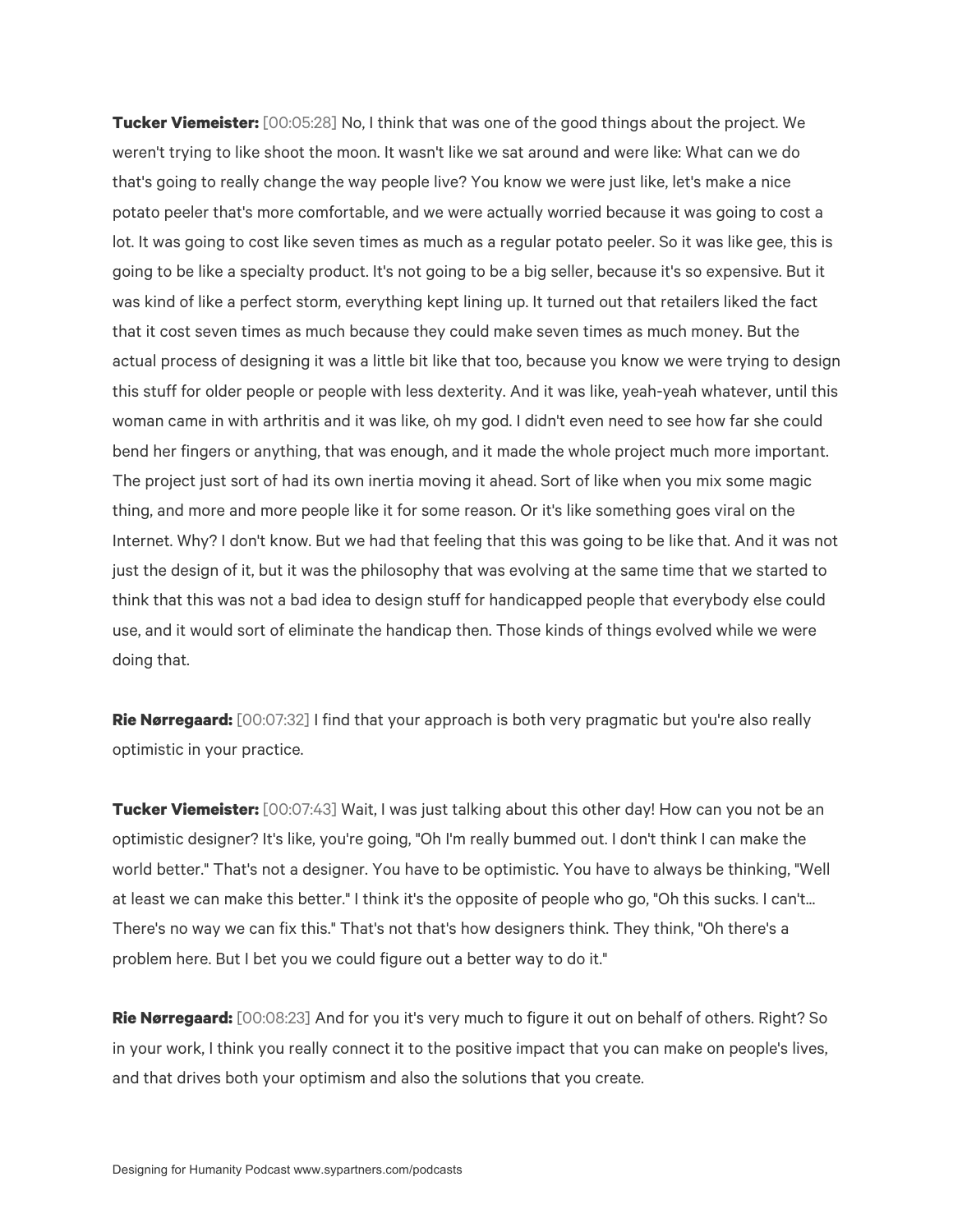**Tucker Viemeister:** [00:08:47] Yeah, well, the user is always part of the design process so you always have to—whether you like it or not—you're not doing everything for yourself, so... That's art. You know we're always collaborating and working with other people, and that's also what makes it more fun and makes it more interesting and lively.

**Rie Nørregaard:** [00:09:10] Tucker, can you talk a little bit about beauty. Beauty is something that means different things to all of us, but to you, it has a specific meaning.

**Tucker Viemeister:** [00:09:19] You can't put a price on it. Nobody knows exactly what it is. And clients say like, "I'm not going to spend more money to make this look better." They used to. But I think people are realizing now that beauty is one of the things that makes life worth living. It really adds value to things. You wake up in the morning thinking about something beautiful. I think it's an important thing, and that's why I combine the word beauty and utility to create the word "beautility," because I think American companies would be more interested in paying for it if they had a different outlook on it. So that's another thing—I think that people need to have a handle to understand things, the same way as the Good Grips handle explains to people, tells people that they're going to have fun peeling potatoes. You know, you need to have words and stuff that people can use to explain things.

**Rie Nørregaard:** [00:10:26] You may not even remember this, but it's something that stuck with me, and I keep referring back to it, actually. It was an identity project at Smart Design. Something about a client that wanted to create a new identity and make new things. But they had a lot of their old... it could of been as simple as having envelopes and letterhead but they had a lot of their old stuff. And you said, well maybe it's about not doing anything at all. Because it's a waste and if it's just going to get a little bit better and you end up with a whole bunch of stuff that you don't need then maybe that's not necessary. Do you remember that at all?

**Tucker Viemeister:** [00:11:10] I don't remember that actual project, but around that time I was really thinking about that designers have three ways of working on projects. One, they can do a regular design project. The other way, which a lot of branding companies do, which is sort of like fix what's there. You know, like tweak it, make it a little better. But I also thought that the third way is that you don't have to do anything. And I don't think they talk about that at school or anything too much. Nowadays, there really is a clash between preservationists and people who want to do new things,